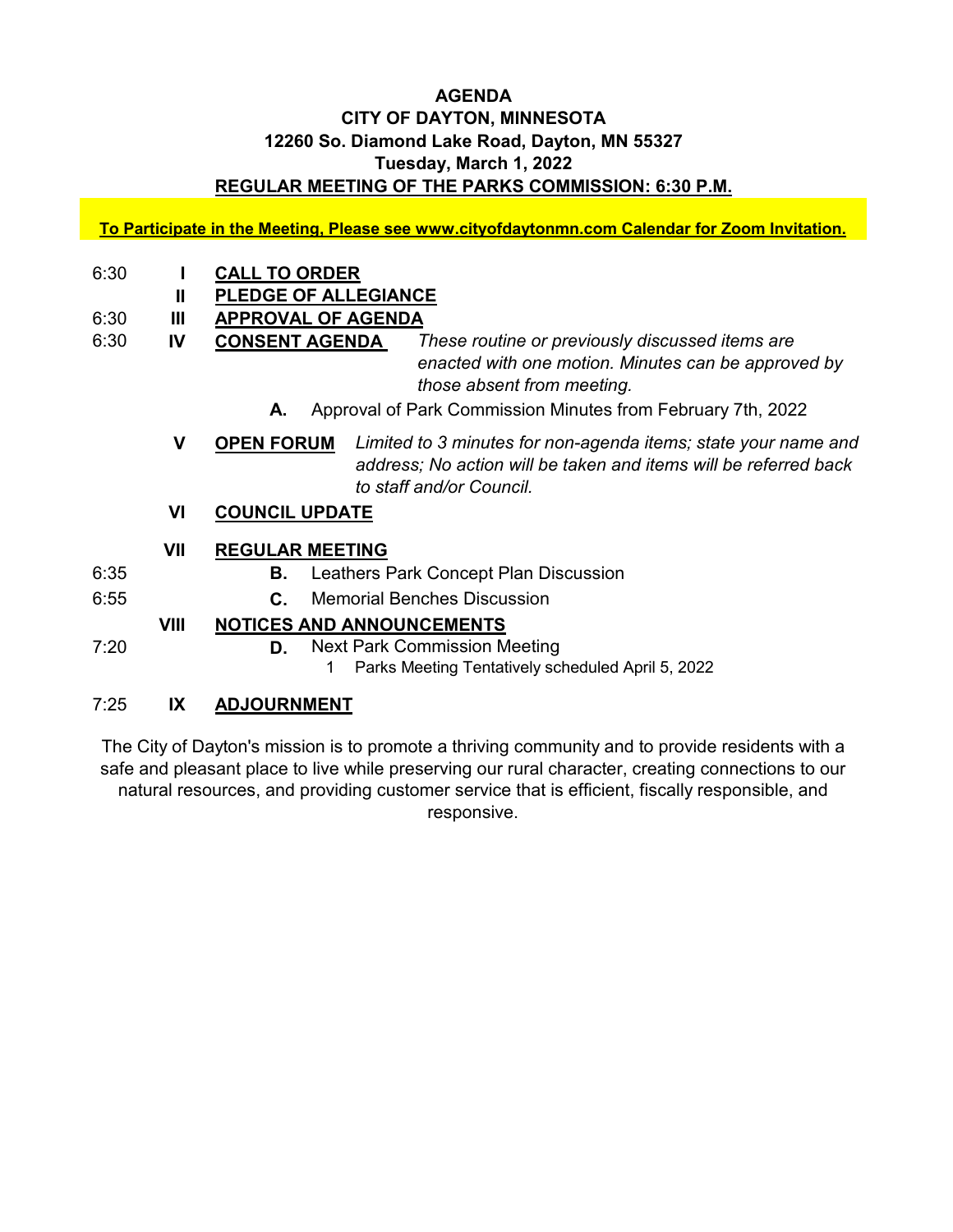# **MINUTES OF THE FEBRUARY 7, 2022 PARKS COMMISSION MEETING CITY OF DAYTON, MINNESOTA**

## **I. CALL TO ORDER at 6:30 PM**

Present: Doug Baines, David Kline, David Fashant, Jack Prom, and Dave Pikal

Absent: none

City Council Members Present: Julie Gustafson, Scott Salonek

Also in attendance: City Planner Alec Henderson; Public Works Superintendent Marty Farrell; Activity Center Director Teresa Schmiedlin; City Administrator Tina Goodroad

### **II. PLEDGE OF ALLEGIANCE**

### **III. APPROVAL OF AGENDA**

*Baines motioned, seconded by Pikal, to approve the agenda as presented. Motion carried unanimously.*

### **IV. CONSENT AGENDA**

A. Approval of Park Commission Minutes from October 5, 2021.

*Baines motioned, seconded by Fashant to approve the consent agenda as presented. Motion carried unanimously.*

### **V. OPEN FORUM**

No one present for open forum.

### **VI. COUNCIL UPDATE**

Gustafson and Fashant updated the Commission on Council action.

### **VII. REGULAR MEETING**

B. Design Development – Donahue Dells Park

Paul Kangas with Inside Outside Architecture came forward to present the preliminary design for Donahue Dells. Kangas stated the City will go out for competitive bids for the playgrounds.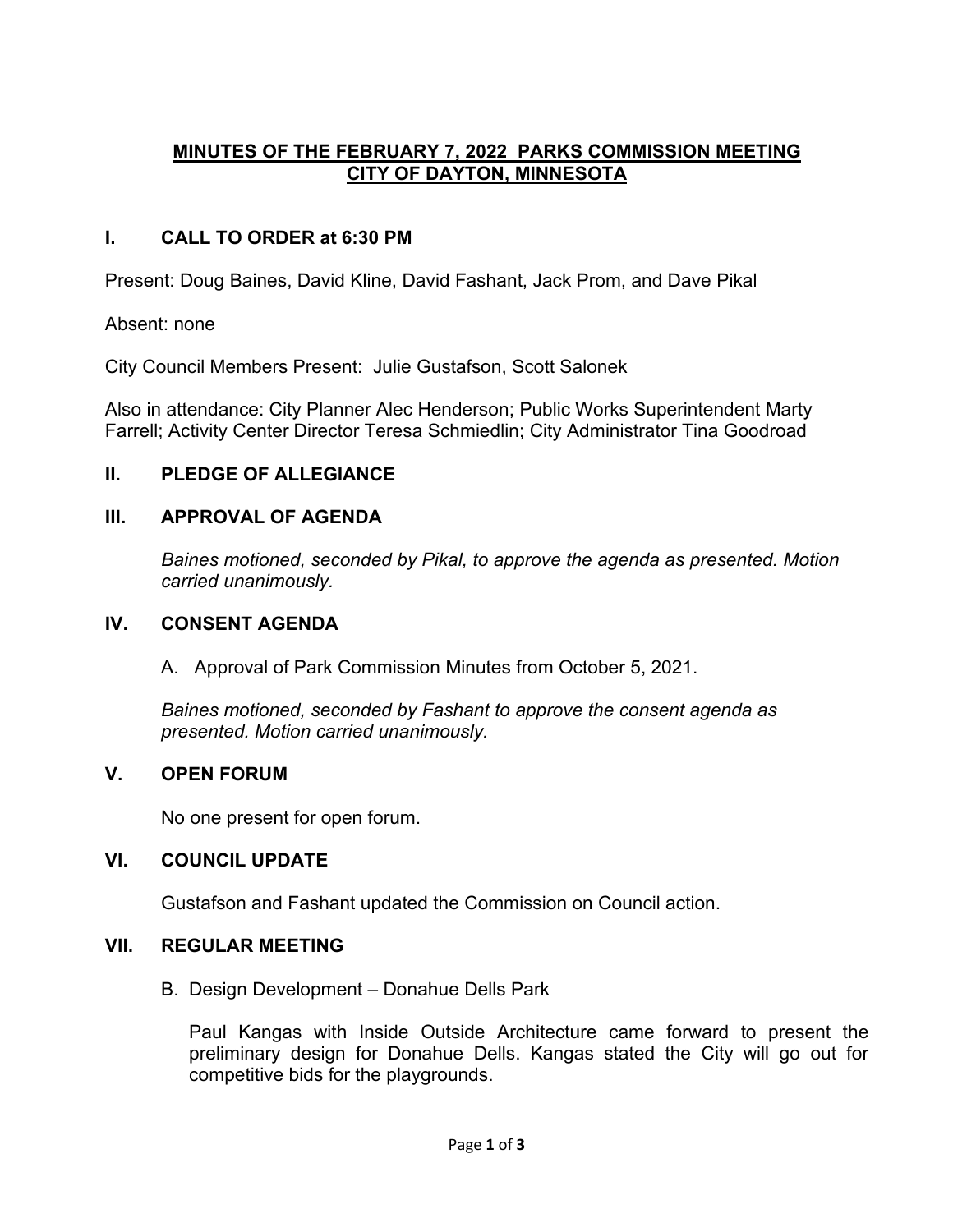The Commission discussed preferred options for the park:

- A zip line
- A traditional playground design
- See what the playground companies propose
- Use similar products in the parks
- Picnic tables with checkerboard
- Room for memorial benches
- C. Design Development Hayden Hills Park

Kangas presented the preliminary design for Hayden Hills and the Commission discussed preferred options for the park.

- Pickleball courts instead of tennis courts
- Half-court basketball
- Leave open space for informal play
- Ice rink during the winter
- Shade trees
- Putting green
- Street parking should be sufficient
- D. Design Development Elsie Stephens Park, 2<sup>nd</sup> Phase

Kangas presented the preliminary design for the  $2<sup>nd</sup>$  phase of Elsie Stephens Park. The Commission discussed preferred options for the park.

- Plan parking for large events
- Two entrances and one exit
- Have an option of more trailer parking by river
- Lighting in a future phase
- E. Review 2021 Goals and Discuss 2022 Goals

The Commission reviewed goals for 2021 and carried over several projects to 2022.

- Leathers Park prairie restoration
- Land acquisition for a community park
- Continue development of Elsie Stephens Park
- Veterans Memorial at Elsie Stephens
- Trail planning in conjunction with Three Rivers Park
- Continue water trail project
- Continue to visit parks
- Install signs at parks depicting its history
- Trail connections to trails in other cities
- F. Discuss Trail Priorities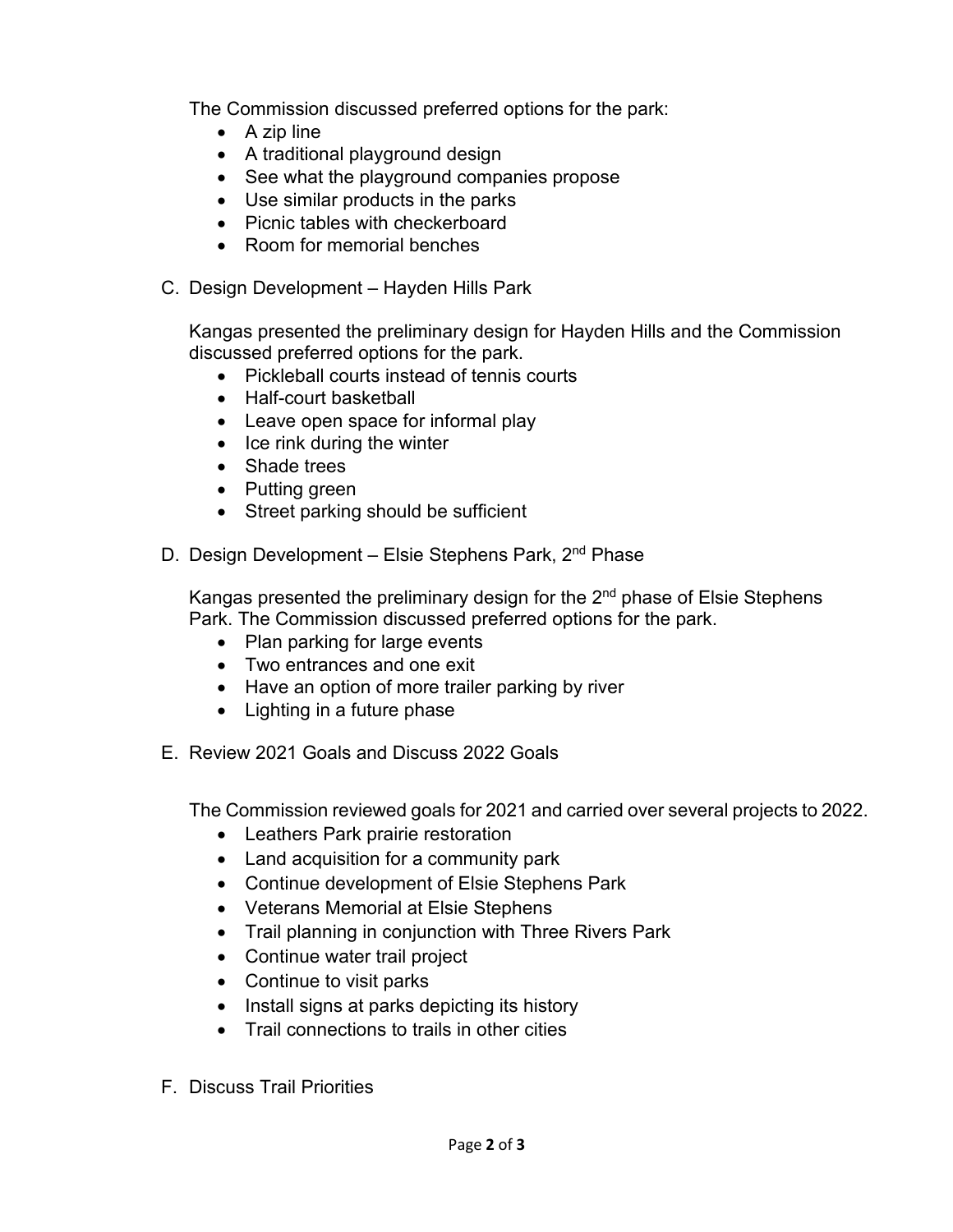Henderson presented trail options for the Commission to consider. The Commission reached consensus to set the following trail priorities:

- Trail going east along Dayton River Road
- Trail connection to Champlin on Dayton River Road

The Commission will continue to discuss trail priorities at the next meeting.

### **VIII. NOTICES AND ANNOUNCEMENTS**

G. Next Park Commission Meeting

1. Parks meeting tentatively scheduled for March 1, 2022

# **IX. ADJOURNMENT**

*Baines motioned, seconded by Prom, to adjourn. Motion carried.*

### *Adjournment at 8:55 p.m.*

Respectfully submitted,

Shari Kunza, Recording Secretary *TimeSaver Off Site Secretarial, Inc*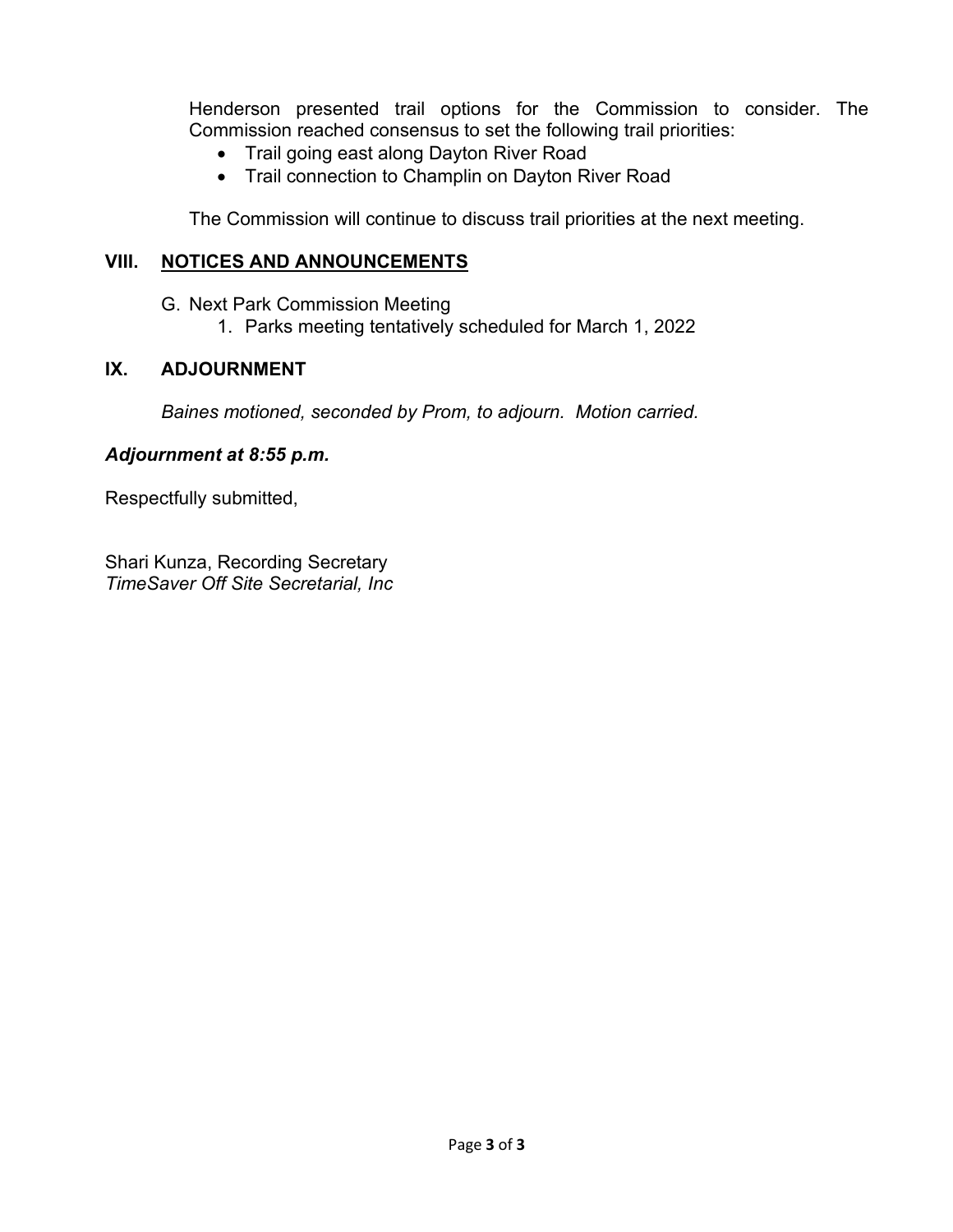

#### **PRESENTER:** Marty Farrell

**ITEM:** Leathers Park concept plan

**PREPARED BY:** Marty Farrell

**POLICY DECISION / ACTION TO BE CONSIDERED:** Review and comment on Leathers Park Prairie concept plan.

**BACKGROUND:** The Park Commission has been struggling to envision a use for Leathers Park, that would enhance the Park from a bare strip of scrub grass to an amenity that would provide a passive park experience for the local neighborhood. Staff recently conducted a survey of the neighborhood to find uses that would be acceptable to the residents, there were numerous suggestions many of which suggested grass and open space, with natural elements, and benches.

The commission also had a request from a resident who would like to plant the park as a Prairie, the resident had done some research on seed mixes and pricing. The commission felt this was an idea worth exploring. Staff intends to include the resident in the seed mix selections for this project.

Staff engaged with Paul Kangas to develop a concept plan for the proposed Prairie at Leathers Park, this work was generously provided pro-bono. The plan shows areas of prairie that are traversed with trails, the trails are proposed to be mowed trails. The prairie areas are proposed to be planted as various seed mixes, to give distinct areas that would display a variety of grasses and flowers, varying in heights and flowering times so that there would be elements blooming throughout the year.

The Park is seen as an educational opportunity, with signage identifying the different species of grasses and flowers that are included the individual beds, as well as illustrating potential pollinators that may be attracted to the Prairie. There is an opportunity for bench seating in the hub at the center of the design.

#### **CRITICAL ISSUES:**

Seeding of prairie grass is generally conducted in the Spring or the Fall, Staff believes that the project will not be seeded until the Fall as we are running out of time for Spring window.

**BUDGET IMPACT:** Cost still to be identified, but will be funded from Park Maintenance budget.

**RECOMMENDATION:** Review and approve concept plan for Leathers Park Prairie.

**ATTACHMENT(S):** Prairie concept plan